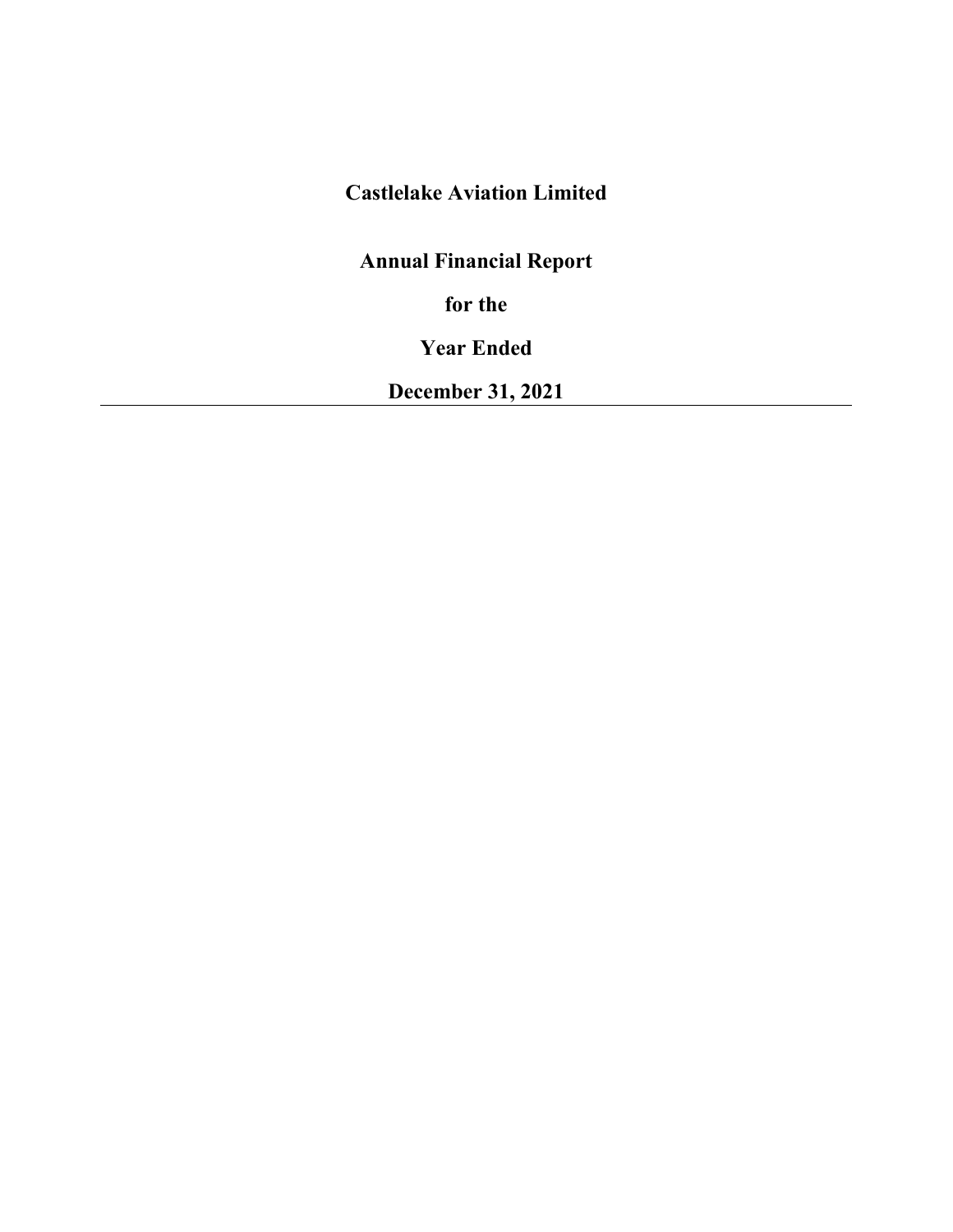# **PRELIMINARY NOTE**

*This report has been prepared in accordance with the requirements of the indenture governing the 5.000% Senior Notes due 2027 issued by Castlelake Aviation Finance Designated Activity Company on October 22, 2021 and has not been prepared and may not be utilized for any other purpose.* 

*The consolidated financial statements are prepared in accordance with accounting principles generally accepted in the United States ("GAAP") and are presented in U.S. Dollars.*

## **FORWARD-LOOKING STATEMENTS**

*This report includes forward-looking statements in addition to historical information. These forward-looking statements relate to matters such as the aviation industry, business strategy, goals and expectations concerning our market position, future operations, profitability, capital expenditures, liquidity and capital resources and other financial and operating information. We have used the words "anticipate," "assume," "believe," "budget," "continue," "could," "estimate," "expect," "intend," "may," "plan," "potential," "predict," "project," "will," "future" and similar terms and phrases to identify forwardlooking statements in this offering memorandum. Forward-looking statements reflect current expectations regarding future events, results or outcomes. These expectations may or may not be realized. Some of these expectations may be based upon assumptions or judgments that prove to be incorrect. Any such forwardlooking statements are not guarantees of future performance and involve risks, uncertainties and other factors that may cause our actual results, performance or achievements, or industry results, to vary materially from future results, performance or achievements, or those of our industry, expressed or implied in such forward-looking statements. Such factors include, among others:* 

- *the severity, extent and duration of the ongoing global COVID-19 and any governmental measures to try to contain the virus could have a negative impact on the performance of the airlines and, in turn, our liquidity;*
- *the effects of the Russia/Ukraine conflict on the global economy and the aviation industry;*
- *the ability to lease, remarket or sell aircraft on favorable terms or at all;*
- *availability of credit to airlines from the capital markets and financial institutions to provide working capital and to refinance existing indebtedness;*
- *variability of supply and demand for aircraft;*
- *difficulties and costs in acquiring or managing aircraft, on favorable terms or at all;*
- *the competitive environment in the aircraft leasing industry;*
- *the risks on the ability of lessees and other counterparties to perform their obligations under their leases and loans;*
- *the ability of aircraft and engine manufacturers to remain financially stable and producing aircraft and engines;*
- *technological innovation and new types of aircraft and engines;*
- *proper maintenance of the aircraft;*
- *high fuel prices and fuel prices volatility;*
- *airline customers preference to purchase their own aircraft rather than entering into aircraft leasing or financing arrangements;*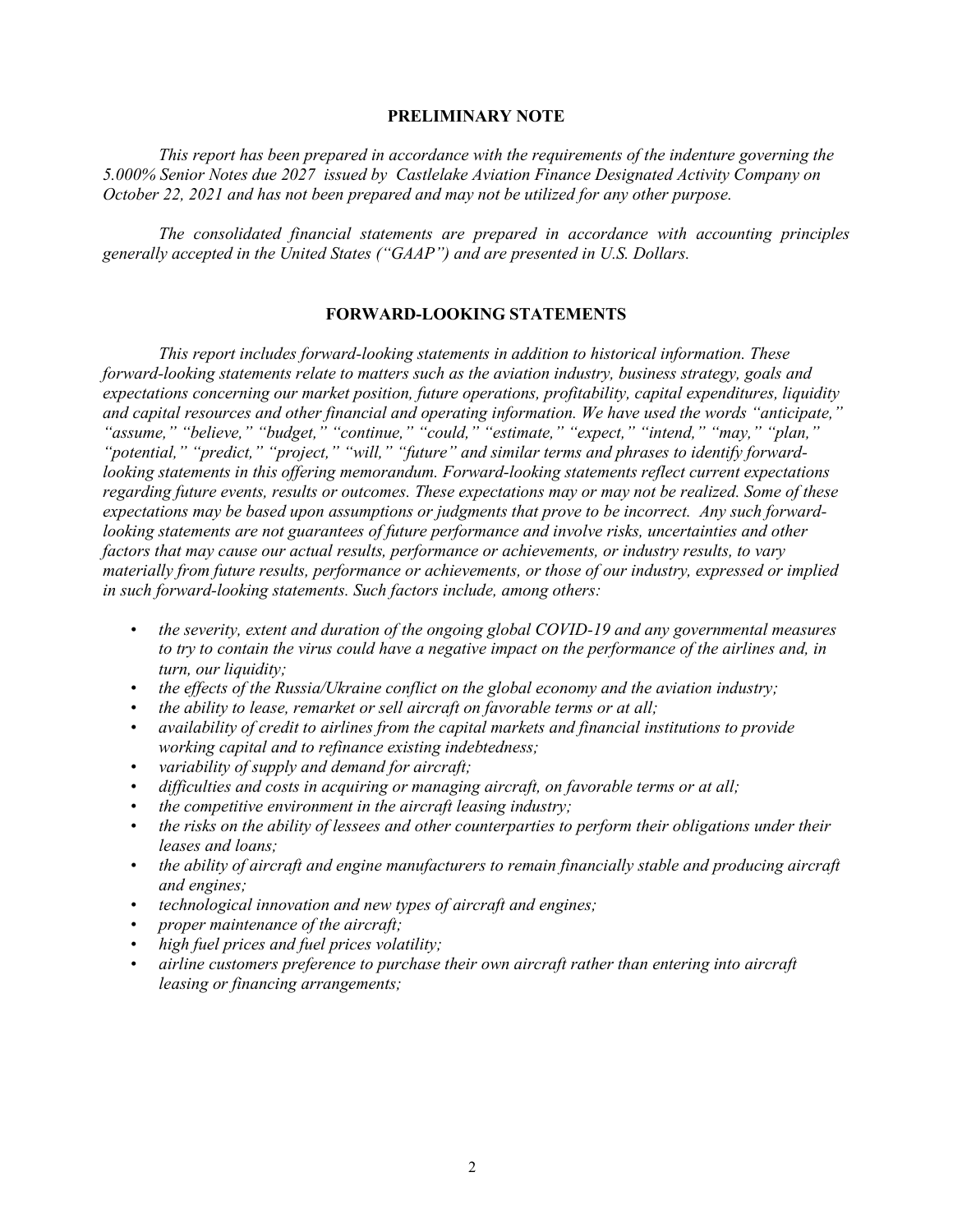- *changes in tax and exposure to a wide range of income and other taxes and tax costs as a result of operating in the multiple jurisdictions;*
- *maintenance cost of airworthiness directives compliance;*
- *environmental regulations;*
- *operational costs and obsolescence of aircraft;*
- *natural disasters;*
- *aircraft repossession costs and timing;*
- *the risk that lessees' or borrowers' fail to maintain the required insurance;*
- *lessees' or borrowers' ability to maintain aircraft duly registered with the appropriate governmental civil aviation authority;*
- *airline customers' ability to appropriately discharge aircraft liens;*
- *changes in global economic conditions and political developments, including with respect to the invasion of Ukraine by Russia;*
- *exposure to trade and economic sanctions and other governmental restrictions;*
- *economic, legal and political risks associated with emerging markets;*
- *terrorist attacks or the fear of such attacks or civil unrest;*
- *data security and privacy risks;*
- *changes in banks' inter-bank lending rate reporting practices or the method pursuant to which LIBOR is determined;*
- *our ability to attract and retain key personnel through Castlelake L.P.;*
- *the performance of support services by Castlelake L.P. and our limited ability to terminate and limited remedies available against Castlelake under our management and servicing agreements;*
- *potential conflicts of interest with Castlelake;*
- *cybersecurity incidents involving us or our customers; and*
- *the other risks and uncertainties identified in this report.*

*Such forward-looking statements should be regarded solely as our current plans, estimates or beliefs. We do not intend to update, and do not undertake any obligation to update, any forward-looking statements to reflect future events or circumstances after the date of such statements. Given such limitations, you should not rely on these forward-looking statements in making a decision whether to invest in the Notes.*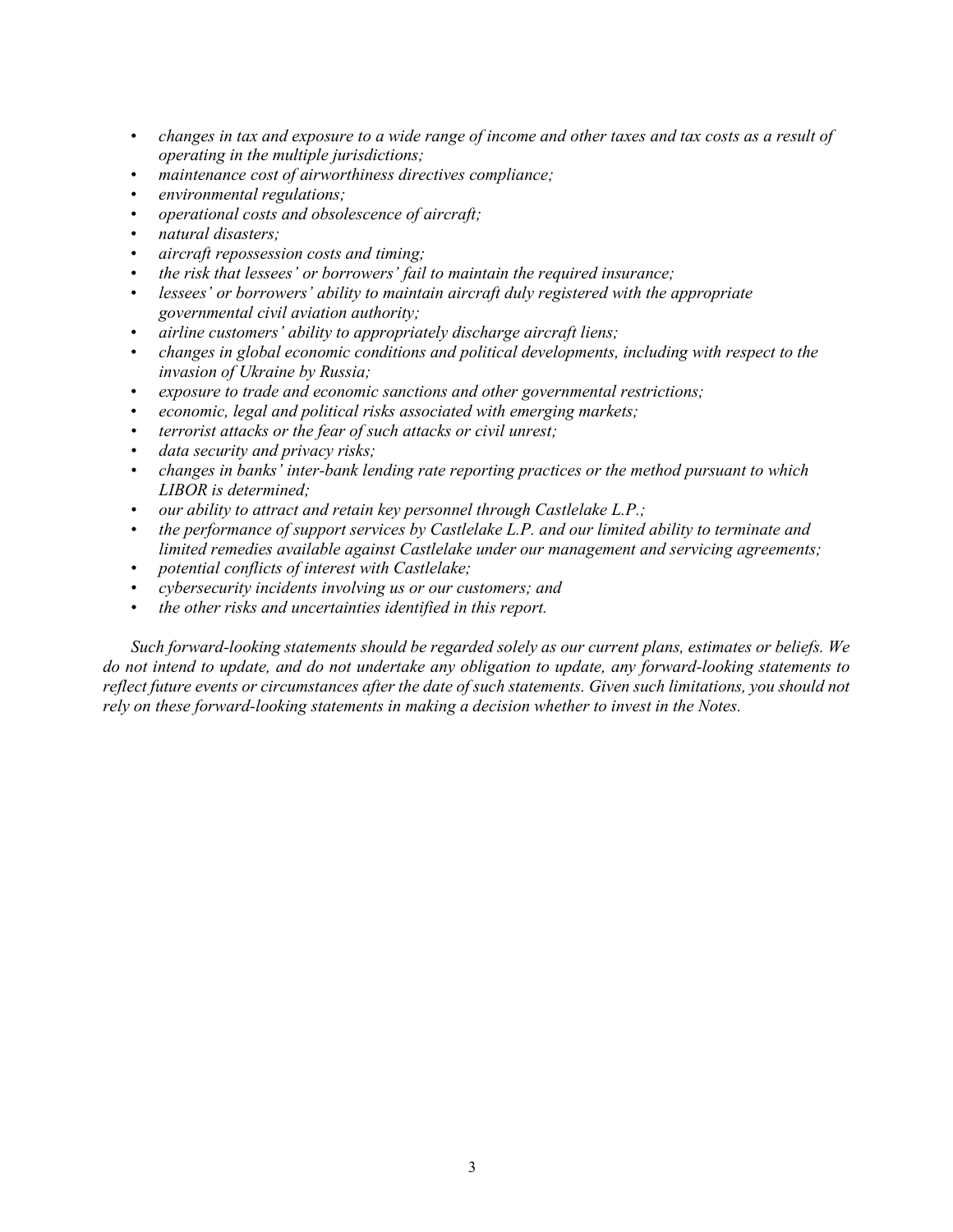## **MANAGEMENT'S DISCUSSION AND ANALYSIS OF FINANCIAL CONDITION AND RESULTS OF OPERATIONS**

*The following discussion and analysis of our financial condition and results of operations should be read in conjunction with our consolidated financial statements included elsewhere in this report. References herein to (i) "we," "us," "our," and the "Company" refer to Castlelake Aviation Limited and its subsidiaries, (ii) "Castlelake Aviation" are to Castlelake Aviation Limited but not its subsidiaries and (iii) "Castlelake DAC" are to Castlelake Aviation Finance Designated Activity Company, a direct wholly owned subsidiary of Castlelake Aviation. The discussion below contains forward-looking statements that are based upon our current expectations and are subject to uncertainty and changes in circumstances. Actual results may differ materially from these expectations. See "Forward Looking Statements" at the beginning of this report.* 

### **Overview**

We are an aircraft leasing company incorporated in August 2021. We began operations in October 2021 upon the acquisition of our initial portfolio of aircraft and other aviation related assets from funds managed by Castlelake, L.P. ("Castlelake"). We are wholly owned by affiliates of Castlelake, which has offices in Ireland, the United States, the United Kingdom and Singapore. We are engaged in the business of acquiring, marketing, leasing and selling newer generation and mid-life commercial aircraft and providing our aviation customers with other financing solutions for their aircraft and other assets. As of December 31, 2021, our portfolio consisted of 73 assets, including 63 aircraft on operating lease, 2 aircraft on finance lease (together, the "Aircraft"), 1 aircraft offlease and 7 secured loans made to aviation related companies (collectively, the "Portfolio"). See "—Our Portfolio" below for additional information.

The Aircraft in our Portfolio consist of some of the most in-demand narrowbody, widebody and regional jet aircraft types, such as 737 family, A320 family, A220 family and A350 family aircraft. As of December 31, 2021, our Aircraft had a weighted average age of 6 years and weighted average remaining lease term of 9.6 years. Most of our Aircraft are subject to long-term net operating leases, under which the lessee is primarily responsible for all operational and insurance costs. Our Aircraft are on lease to 15 airlines throughout the world, including Delta Air Lines, Qatar, AirAsia, Lion Air, Air Macau and Air France.

Our strategy is to create a high-quality portfolio of aviation assets that are efficiently financed and can provide strong recurring cash flow. We plan to leverage Castlelake's well-established relationships with airlines, financial investors and other aircraft leasing and finance companies to grow our business. We intend to add to our portfolio by entering into purchase and leaseback transactions with airlines for new and used aircraft, purchasing portfolios of aircraft of varying types and ages and opportunistically acquiring individual aircraft that we believe are being sold at attractive prices. We will also seek to"right-size" our portfolio as active participants in the aircraft trading market. We anticipate financing our growth through issuances of additional equity and debt, cash flow from operations and asset sales and access to the capital markets.

Castlelake is a global private equity firm co-founded in 2005 by Rory O'Neill and Evan Carruthers, with approximately \$21 billion in AUM as of December 31, 2021. Castlelake is a top 15 global lessor with 324 aircraft in its current fleet as of December 31, 2021, including the Aircraft in our Portfolio. With a 16-year track record of aviation investing, Castlelake has successfully deployed more than \$15 billion of capital in aviation opportunities since inception across 650 aircraft. Castlelake is one of the largest participants in the aviation capital markets, having raised approximately \$6 billion across 7 asset-backed securitization ("ABS") vehicles, and approximately \$6 billion of other non-ABS secured aircraft financings. Castlelake is a well-known aviation financier with deep sector experience across nearly all commercial aircraft types and over 175 airline relationships across 60 jurisdictions. Castlelake's aviation team is comprised of 66 dedicated team members, including underwriters, technical managers, marketers and servicers. We are managed by affiliates of Castlelake and have full access to and the benefit of the Castlelake aviation team.

#### **Our Relationship with Castlelake**

We are managed by a wholly owned affiliate of Castlelake, Castlelake Aviation Holdings (Ireland) Limited. Pursuant to long-term management and servicing agreements, Castlelake provides us with all services related to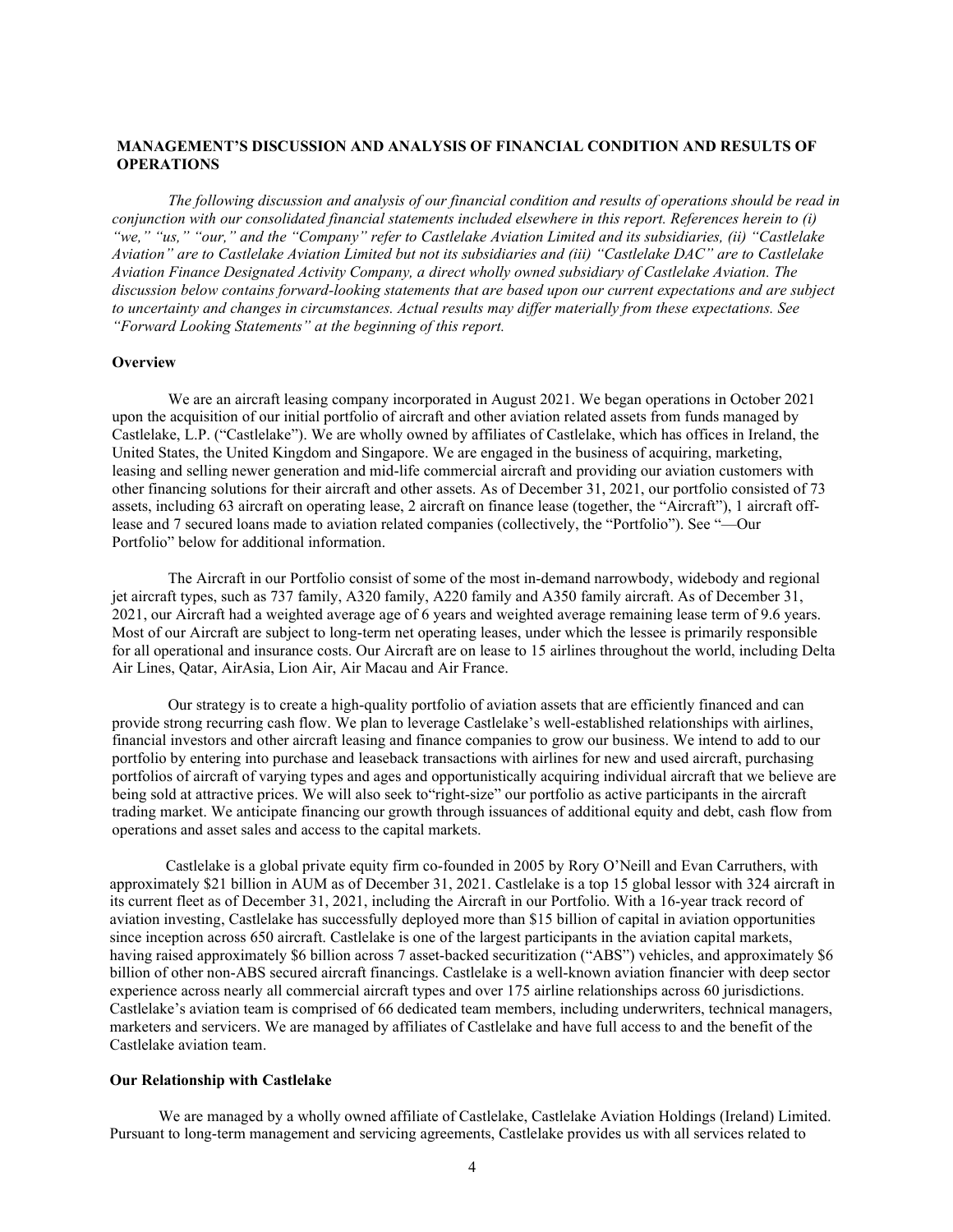managing and operating our company, including marketing aircraft for lease, re-lease and sale and evaluating acquisition and other strategic opportunities, in addition to collecting rents and other payments from the lessees of our aircraft, monitoring maintenance, insurance and other obligations under our leases and enforcing rights against lessees. Castlelake also acts as the servicer under certain of our secured debt facilities.

Castlelake's team is comprised of a diverse group of former high-level airline, part-out and leasing company employees, giving it a wide range of experience and technical expertise within the aviation sector.

#### **Our Portfolio**

As of December 31, 2021, our Portfolio consisted of the following Aircraft:

| <b>Manufacturer</b> | <b>Aircraft Type</b> | Number         |
|---------------------|----------------------|----------------|
| Narrowbody:         |                      |                |
| Airbus              | A220-100             | 8              |
| Airbus              | A320-200             | 19             |
| Airbus              | $A320$ neo           | 7              |
| Airbus              | A321-200             | 3              |
| Boeing              | B737-800             | 4              |
| Boeing              | <b>B737 MAX 8</b>    | $\overline{2}$ |
| Boeing              | B737-900ER           | 4              |
| Bombardier          | <b>CRJ-900</b>       | 7              |
| Embraer             | $E-190$              | $\overline{2}$ |
| Widebody:           |                      |                |
| Airbus              | A330-200             | 2              |
| Airbus              | A330-200F            | 1              |
| Airbus              | A330-300             | 5              |
| Airbus              | A330-900             | 1              |
| Airbus              | A350-900             |                |
| <b>Grand Total:</b> |                      | $66^{1}$       |

1. Excludes six A330-200 that are owned by Iberia and secure the loans in our initial portfolio.

As of December 31, 2021, we had entered into agreements for the acquisition of an additional 28 aircraft, primarily through purchase and leaseback transactions, with the airlines that were party to the purchase agreement for the aircraft with the OEM and will lease the aircraft from us upon acquisition. Subsequent to December 31, 2021, we acquired 5 of the aircraft subject to these agreements.

In addition, as of December 31, 2021, we had entered into letters of intent for the purchase and leaseback (operating lease) of 10 aircraft, of which two were acquired subsequent to December 31, 2021. We have also entered into letters of intent for the purchase and leaseback (finance lease) of 10 aircraft and to provide PDP financing for 7 aircraft, none of which have closed subsequent to December 31, 2021.

## **Impact of the COVID-19 Pandemic**

The global pandemic resulting from the coronavirus ("COVID-19") resulted in a significant decrease in travel and materially impacted airline traffic and operations throughout the world, including the operations of lessees. The decreased demand in travel was caused in large part by governmental authorities around the world implementing numerous measures to try to contain the virus, such as travel bans and restrictions, border closures, quarantines, shelter in place or total lockdown orders and business limitations and shutdowns. While many of these restrictions have been lifted and domestic air traffic has seen the beginnings of a recovery over the last six months, domestic air travel has not as of yet fully recovered to pre-pandemic levels and international air traffic remains well below pre-pandemic levels. In addition, to the extent infection rates significantly increase or more virulent variants of the virus emerge, it could cause governments and other institutions to re-institute restrictions and/or cause passengers to forego air travel.

Many airlines throughout the world avoided insolvency or similar proceedings solely or in large part as a result of governmental assistance and there is no assurance that governmental assistance will be available to participants in the industry in the future if the industry downturn continues. Many airlines also significantly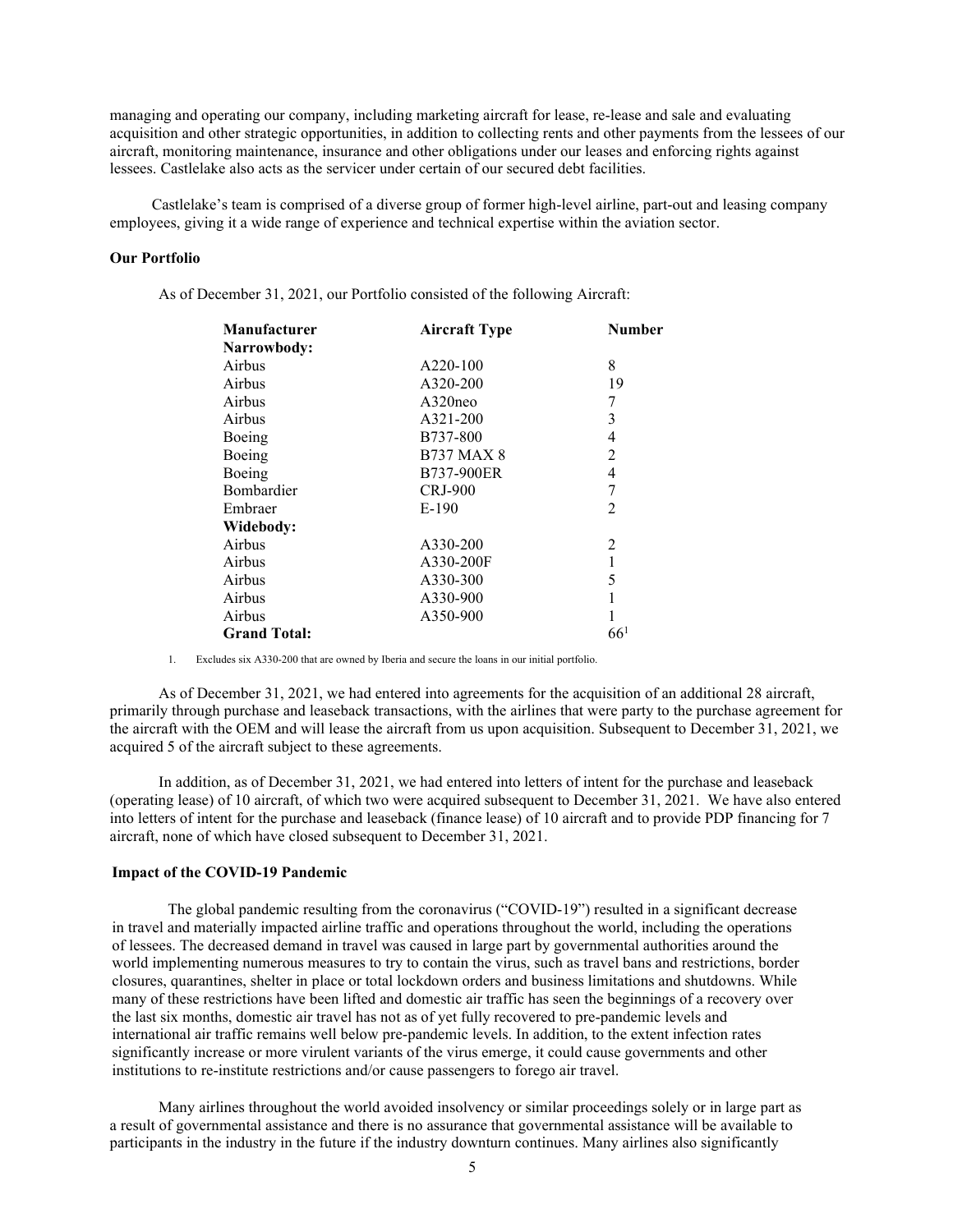increased their financial leverage during the pandemic which could adversely affect their future operations and liquidity and, in turn, ability to perform under their leases. The severe effects the pandemic has had on the airlines that are our customers could negatively affect their ability to make payments on the leases and/or loans that we have acquired. Given the dynamic nature of this situation, we cannot reasonably estimate the continued impacts of the COVID-19 pandemic on our business, results of operations and financial condition for the foreseeable future.

We do believe, however, that the airline industry will recover and aircraft travel will return to historical levels over the long term. Further, we believe we are well positioned to offer solutions for airlines, because we can offer the ability to lease more fuel-efficient aircraft at a time when airlines will be focused on reducing capital requirements and managing costs.

## **Ukraine/Russia Conflict**

Following the Russian military actions in Ukraine that began on February 24, 2022, the United States, the United Kingdom, the European Union and other jurisdictions imposed sanctions and other restrictive measures that effectively prohibit the leasing of aircraft to Russian airlines, in addition to prohibiting providing financing to such airlines. We do not have any aircraft on lease to Russian airlines nor do we provide financing to any such airlines and, as a result, we were not required to terminate any leases in connection with the imposition of these sanctions. We also do not have any aircraft on lease to Ukrainian based airlines.

Even though we do not have any aircraft directly affected by the conflict, the indirect consequences of the conflict could be material for the aviation industry as a whole. The conflict has caused an increase in fuel prices, which increase has been exacerbated by a significant increase in inflation around the world, each of which will likely impact the purchasing power of airlines customers as well as the airlines themselves. In addition, there have been reports in the press indicating that lessors have terminated leases for over 500 aircraft on lease to Russian Airlines. To the extent that such aircraft are able to be repatriated, it could alter supply and demand dynamics for the industry and affect lease rates and aircraft values.

The conflict in Ukraine is a significant geopolitical and economic event for the global economy and, in particular, the aviation industry, and there is uncertainty over how the future development of this conflict will affect us. At the date of this report, we cannot predict the potential financial impact of these events on our Company or the industry as a whole.

## **Significant Factors and Trends Affecting Our Business and Results of Operations**

Our results of operations have been and we expect will continue to be affected by a number of factors, including:

- general economic and political conditions, including the invasion by Russia of Ukraine in February 2022;
- the COVID-19 pandemic and the related rate of recovery in global economic conditions, in general, and the airline industry, in particular;
- the impacts of government actions related to COVID-19 on our business and results of operations, financial condition and cash flows;
- the financing decisions of airlines, including the attractiveness of aircraft leasing to airlines;
- the number, type, age and condition of the aircraft we own;
- supply and demand dynamics for mid- and late-life aircraft, which may be significantly affected if aircraft formerly on lease to Russian airlines are repatriated;
- the price we pay for our aircraft and lease rates we are able to obtain for our aircraft;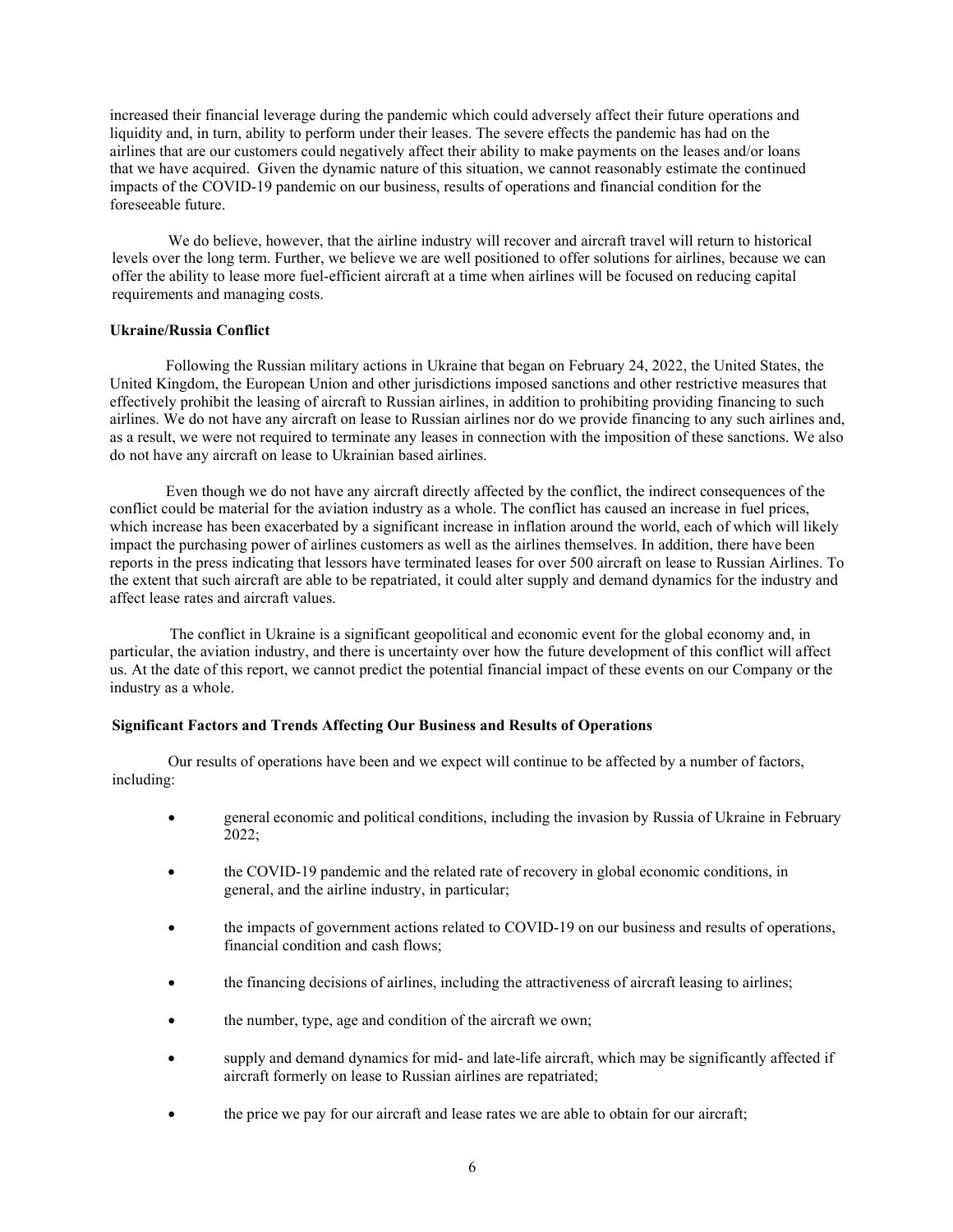- the availability and cost of debt capital to finance our operations, aircraft acquisitions and strategic initiatives;
- success of our aircraft trading and part-out initiatives during any given period;
- the ability of our lessees to meet their lease obligations and to maintain our aircraft in airworthy and marketable condition;
- the utilization rate of our aircraft;
- our expectations of future maintenance reimbursements and lessee maintenance contributions;
- evolving environmental, social and governance factors and related initiatives of our customers; and
- other factors affecting the airline industry such as fuel prices, political instability, currency volatility, trade policies, natural disasters, terrorist activities, labor actions, labor shortages and other global political and economic events.

#### **Revenue and Expenses**

Our revenues and expenses primarily consist of the following:

#### *Revenue*

*Rental income from operating and finance leases.* Revenues primarily consist of (i) basic rent received in respect of aircraft on lease to ourairline customers, (ii) usage rent, (iii) interest on finance leases and (iv) end-oflease compensation.

Basic rent is usually payable monthly or quarterly. Basic rent is generally set at a fixed rate but some leases calculate basic rent at a floating rate based on LIBOR or another appropriate index. Basic rent is recognized on a straight-line basis over the life of the lease.

Usage rent is calculated based on hourly usage or cycles operated, depending on the lease agreement. Usage rent is generally recorded as revenue as it is earned under the terms of the lease. In certain circumstances usage rent is recognized on a straight-line basis, depending on the terms of the applicable contract.

Interest on finance leases is recognized using the effective interest rate method.

End of lease compensation is earned at the end of the lease and is based on usage of the aircraft and its condition upon return.

*Interest and other income.* Interest and other income consists of (i) interest income earned on loan assets and (ii) late interest payments on overdue collections on receivables with airline customers.

## *Expenses*

*Interest expenses.* Represents interest charges incurred under our debt financings, hedge payments and amortization of debt issuance costs and debt discounts and premiums.

*Depreciation.* Depreciation is calculated on a straight-line basis over the aircraft's useful life to the estimated residual value. Residual values are determined based on aircraft type. Aircraft are depreciated at rates calculated to write off the cost of the assets to their estimated residual value, on a straight-line basis, over their estimated useful economic lives. The current estimate of useful economic life for passenger aircraft is 25 years from date of manufacture and 35 years from date of manufacture for freighter aircraft.

*Maintenance and other costs.* Maintenance costs consist of aircraft maintenance expense for which we, as opposed to a lessee, are responsible and the release of intangible assets for aircraft following the termination of their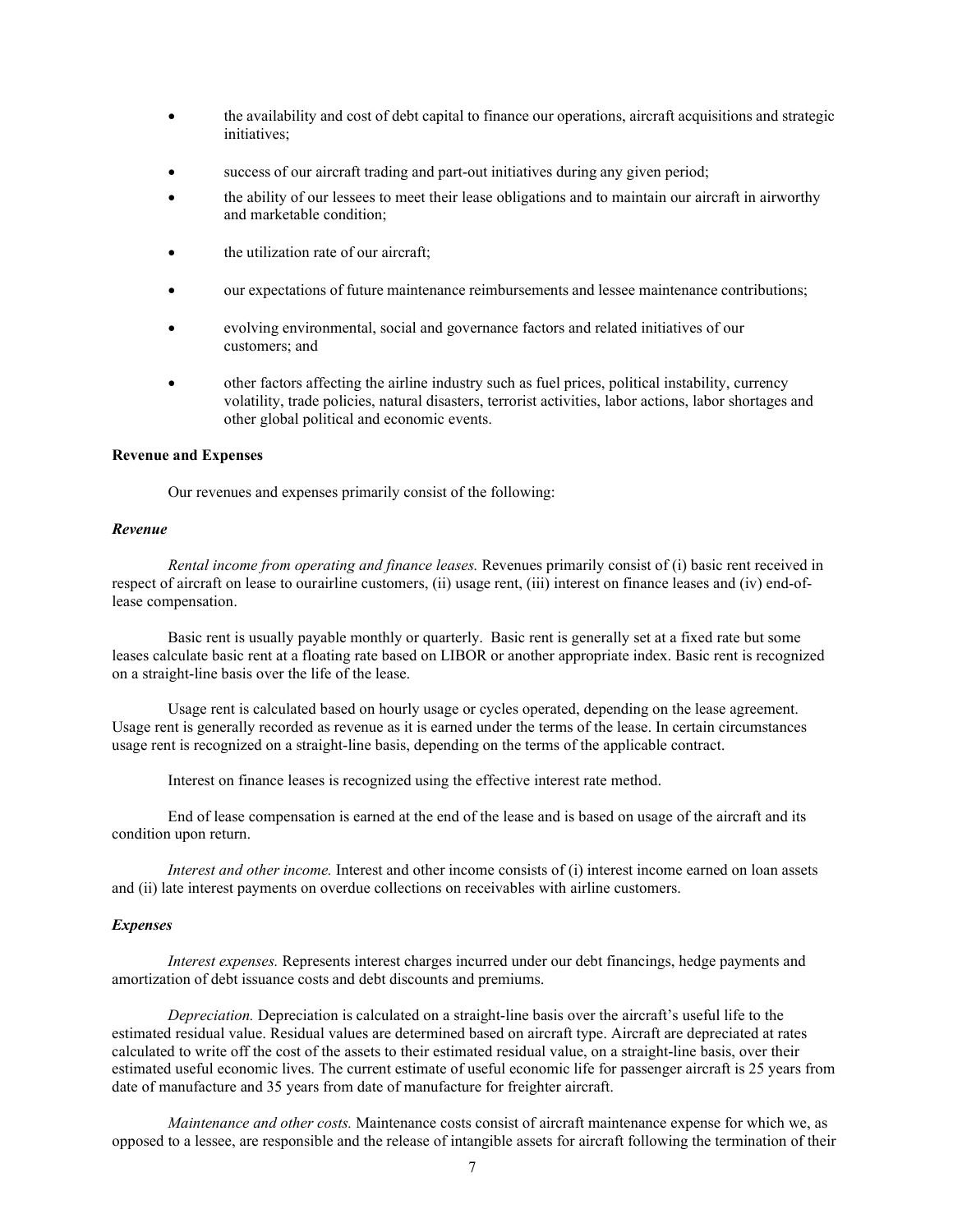lease. Other costs generally consist of aircraft insurance.

*Selling, general and administrative expenses.* Selling, general and administrative expenses consist of legal and professional fees, servicing and management fees payable to Castlelake Aviation Holdings (Ireland) Limited and general and administrative expenses.

*Income tax expense.* Income tax expense is comprised of current and deferred tax.

#### **Results of Operations**

 We were formed on August 6, 2021 ("Inception") and commenced operations on October 22, 2021 upon the acquisition of our initial portfolio from funds managed by Castlelake. As a result, the discussion below is limited to our results of operation from our Inception through December 31, 2021.

## *Period from Inception Through December 31, 2021*

**Rental Income from Operating and Finance Leases**. Rental income from operating and finance leases for the period from Inception through December 31, 2021 was \$42 million (net of lease intangible amortization of \$3 million and expected credit loss of \$0.05 million). There was no end of lease income earned in the period ending December 31, 2021.

**Interest and Other Income**. Interest and other income for the period from Inception through December 31, 2021 was \$3 million and primarily consisted of interest income earned on the 7 secured loans in our Portfolio and lease deferral interest from airline customers.

**Income Tax**. Income tax benefit for the period from Inception through December 31, 2021 was \$28 million. The balance relates to a deferred tax benefit. Deferred tax is recorded to reflect the impact of temporary differences between the amounts of assets and liabilities for financial reporting purposes and such amounts as measured under tax law. Tax loss carry forwards and accelerated tax depreciation on flight equipment held for operating leases give rise to the most significant timing differences.

**Interest Expenses***.* Interest expenses for the period from Inception through December 31, 2021 was \$17 million, consisting of \$13 million of interest charges on debt facilities, \$2 million of interest charges hedge payments and amortization of debt issuance costs of \$2 million. As of December 31, 2021, we had \$1,873 million in principal amount of indebtedness outstanding and had average outstanding indebtedness for the period of \$927 million. For additional information on our debt facilities, see "—Liquidity and Capital Resources—Financing Arrangements." As of December 31, 2021, the notional amount of the derivatives was \$860 million.

**Depreciation Expense***.* Depreciation expense for the period from Inception through December 31, 2021 was \$19 million, primarily consisting of the depreciation expense related to our Aircraft.

**Maintenance and Other Expenses.** Maintenance and other expenses for the period from Inception through December 31, 2021 was \$4 million, primarily consisting of a release of intangibles of \$3 million and maintenance and insurance costs of \$1 million.

 **Selling, General and Administrative Expenses.** Selling, general and administrative expenses for the period from Inception through December 31, 2021 was \$4 million, primarily consisting of legal and professional fees of \$1 million, servicing and management fees payable to Castlelake of \$2 million and other general and administrative expenses.

## **Liquidity and Capital Resources**

#### *Overview*

Our primary sources of liquidity include available cash and cash equivalents balances, cash flows from operations, including through aircraft sales and trading activity, and availability under our Revolving Credit Facility (as defined below). We may also seek to raise liquidity or address liquidity needs by accessing the capital markets including through the incurrence of additional revolving or term loan facilities or the issuance and sale of debt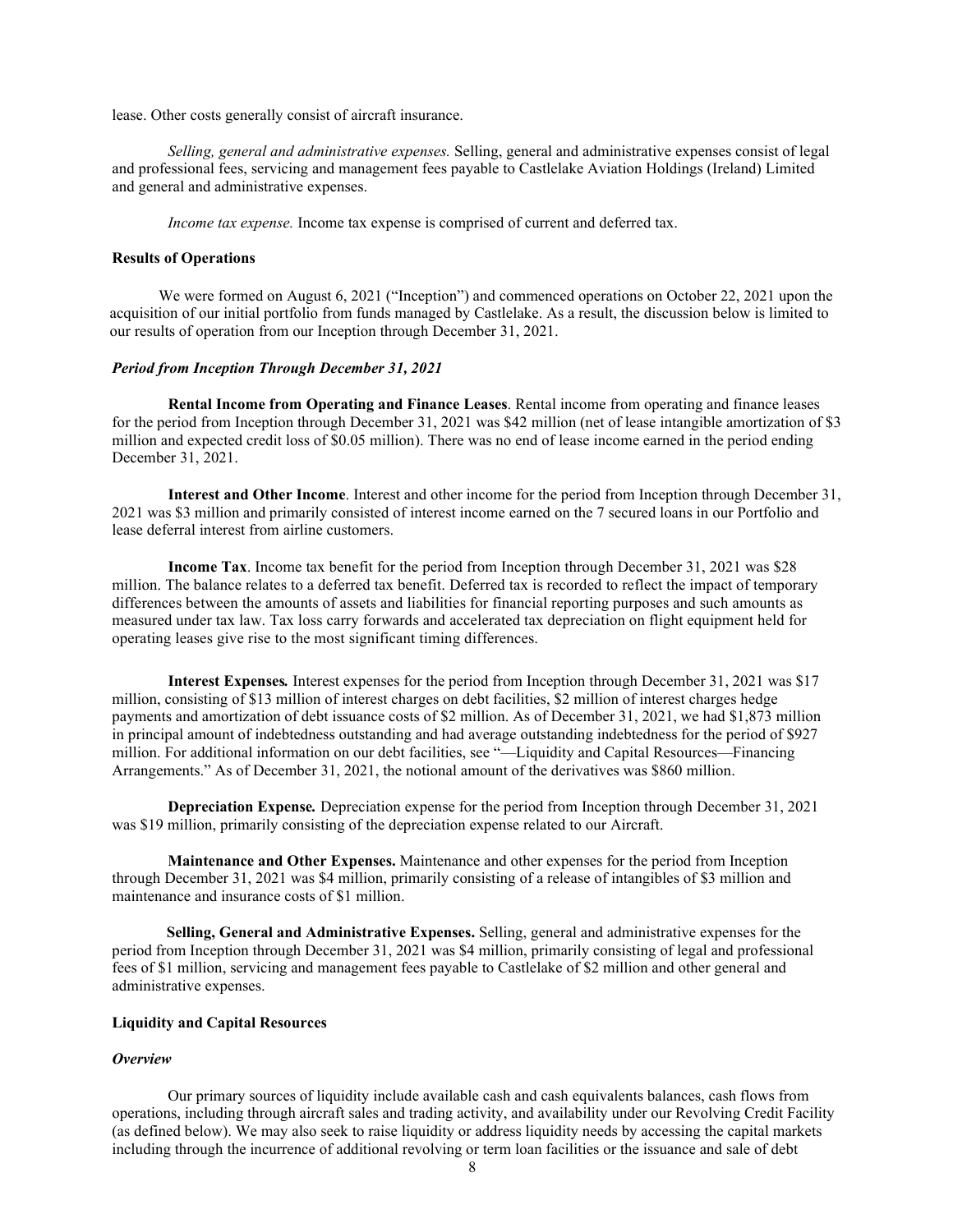securities, as well as through the sale of equity to Castlelake and potentially third-party investors. Access to additional debt and equity capital will be a driver of our growth. In addition to the previously mentioned items, we have considered the impact of trade receivables and deferral balances on our liquidity position. We believe that we will have sufficient liquidity to finance our operations and strategic objectives for at least the foreseeable future.

As of December 21, 2021, we had total principal indebtedness of \$1,873 million, consisting of \$1,453 of secured principal indebtedness and \$420 million of unsecured principal indebtedness. As of December 31, 2021, we had total indebtedness of \$1,840 million (net of debt issuance costs and inclusive of accrued interest), consisting of \$1,426 million of secured indebtedness and \$414 million of unsecured indebtedness primarily comprised of the Notes (as defined below).

As of December 31, 2021, receivables due from customers amounted to \$18 million and consisted of trade receivables and deferred receivables. We had gross trade receivables of \$3 million of which an allowance for bed debt of \$1 million has been provided for. Trade receivables represent amounts billed and overdue from customers as at December 31, 2021. We had gross deferral amounts of \$59 million of which an expected credit loss of \$43 million has been provided for. Deferral amounts represent amounts contractually agreed with customers to be paid at a date in the future and are not overdue as at December 31, 2021.The expected credit loss provision on lease deferrals were assumed as part of the acquisition accounting.

As of December 31, 2021, we had \$156 million of cash and cash equivalents and \$719 million of unused capacity under our Revolving Credit Facility.

## *Cash Flows from Operating Activities*

For the period from Inception through December 31, 2021, net cash provided by operating activities was \$301 million, which primarily consisted of revenues and expenses as discussed above, net of non-cash adjustments. Material non-cash adjustments include movements in assumed debt related to the Air Asia Facility discussed below that was assumed from affiliates of Castlelake upon acquisition of our initial portfolio, receivables, payables and depreciation.

#### *Cash Flows from Investing Activities*

For the period from Inception through December 31, 2021, net cash used by investing activities was \$2,604 million, which primarily consisted of the consideration paid to funds managed by Castlelake for our initial portfolio.

#### *Cash Flows from Financing Activities*

For the period from Inception through December 31, 2021, net cash provided by financing activities was \$2,460 million, which primarily consisted of \$1,631 million of proceeds from the financing arrangements described below under "—Financing Arrangements" and \$812 million of proceeds from the issuance of shares to affiliates of Castlelake.

#### *Financing Arrangements*

Our financing arrangements consist of the credit and debt facilities outlined below.

#### *5.000% Senior Notes due 2027*

On October 22, 2021, Castlelake DAC, a direct wholly owned subsidiary of Castlelake Aviation, issued \$420,000,000 aggregate principal amount of its 5.000% Senior Notes due 2027 (the "Notes") pursuant to an indenture among Castlelake DAC, the Note Guarantors (as defined below) and Citibank, N..A as trustee (the "Indenture"). The Notes bear interest at the rate of 5.000% per year. Interest on the Notes is payable on April 15 and October 15 of each year, beginning on April 15, 2022. The Notes will mature on April 15, 2027. The Notes are senior unsecured obligations of Castlelake DAC and are guaranteed (the "Guarantees") on a senior unsecured basis by Castlelake Aviation and certain subsidiaries of Castlelake DAC (the "Subsidiary Guarantors" and, together with Castlelake Aviation, the "Note Guarantors").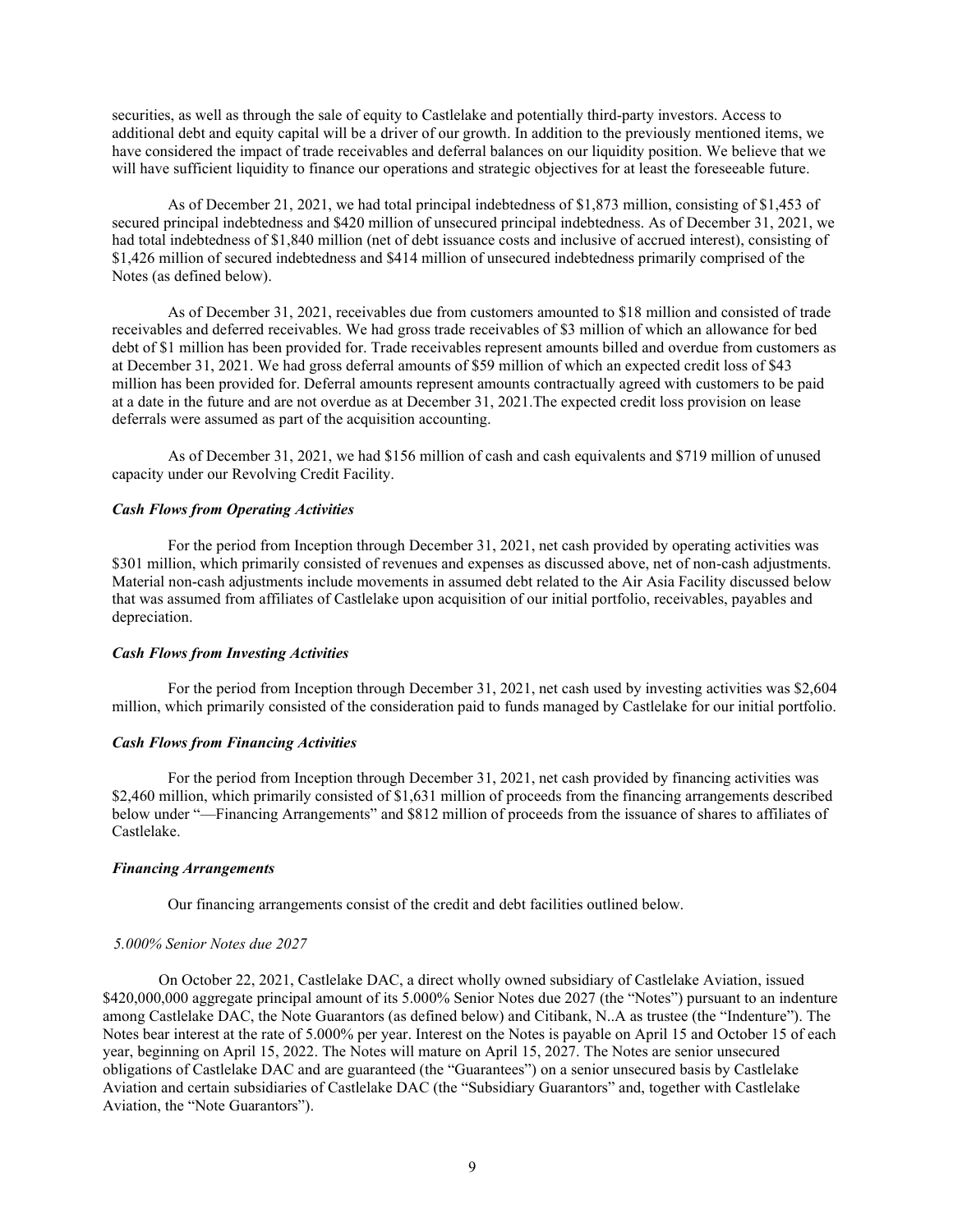The Notes may be redeemed, in whole or in part, at any time on or after April 15, 2024 at the redemption prices specified in the Indenture plus accrued and unpaid interest, if any, to, but excluding, the applicable redemption date. The Notes may be redeemed, in whole or in part, at any time before April 15, 2024 at a redemption price of 100% of the principal amount thereof, plus accrued and unpaid interest, if any, to, but excluding, the applicable redemption date, plus a "make whole" premium. Up to 40% of the Notes may be redeemed before April 15, 2024 with an amount equal to or less than the net cash proceeds from certain equity offerings, at a redemption price equal to 105.0% of the principal amount the Notes redeemed, plus accrued and unpaid interest, if any, to, but excluding, the applicable redemption date. In addition, in the event that certain taxes become payable in respect of payments on the Notes all, but not less than all, of the Notes may be redeemed at a redemption price equal to 100% of the principal amount thereof, plus accrued and unpaid interest and additional amounts, if any, to the date of redemption.

If Castlelake Aviation experiences a change of control (as defined in the Indenture), the issuer must make an offer to repurchase the Notes at a repurchase price equal to 101% of the principal amount of the Notes to be repurchased, plus accrued and unpaid interest.

The Indenture governing the Notes includes negative covenants that, among other things, restrict, subject to certain exceptions, Castlelake DAC's ability and the ability of its subsidiaries to: (i) incur additional indebtedness, issue preferred equity and disqualified stock and guarantee indebtedness, (ii) pay dividends or make other distributions in respect of, or repurchase or redeem, capital stock; (iii) prepay, redeem or repurchase certain subordinated debt; (iv) make loans and investments; (v) enter into agreements restricting our subsidiaries' ability to pay dividends; (vi) engage in transactions with affiliates; (vii) sell, transfer, lease or otherwise dispose of assets; (viii) consolidate, merge, liquidate or dissolve; and (ix) incur liens. The Notes are also subject to customary events of default.

## *Term Loan Facility*

On October 22, 2021, 2021, Castlelake Aviation One Designated Activity Company (the "Borrower"), a direct wholly owned subsidiary of Castlelake DAC, and an indirect wholly owned subsidiary of Castlelake Aviation, entered into a senior secured term loan facility with a syndicate of banks, financial institutions and other entities and Citibank, N.A., as administrative agent and collateral agent (the "Term Loan Facility"). The Term Loan Facility provided senior secured financing in an aggregate principal amount of \$1,180 million all of which was borrowed prior to December 31, 2021. Borrowings under the Term Loan Facility bear interest at a rate *per annum* equal to, at the Borrower's option, either (a) a base rate, *plus* a margin or (b) a LIBOR rate *plus* a margin, in each case subject to interest rate floors. The Term Loan Facility amortizes in equal quarterly instalments in aggregate annual amounts of 1% of the original principal amount of the Term Loan Facility, with the balance due on the fifth anniversary of the entry into the Term Loan Facility.

The Term Loan Facility provides the Borrower with the right to request incremental term loans or increases to the then-existing term loans in an aggregate principal amount of not less than \$5,000,000 (or such lesser amount to which the administrative agent may reasonably agree). The lenders under the Term Loan Facility are not obligated to provide incremental term loans, and any such addition of or increase in term loans will be subject to certain customary conditions precedent and other provisions.

The Term Loan Facility contains the following financial and maintenance covenants: (i) a maximum loan to value ratio covenant no greater than 0.70:1.00; (ii) a maximum average age of the Aircraft constituting collateral securing the Term Loan Facility of no greater than the average age of such aircraft on the closing date of the Term Loan Facility, *plus* the amount of time elapsed since such closing date, *plus* 6 months; and (iii) certain pool specifications levels with respect to the aggregate appraised value of the Aircraft constituting collateral securing the Term Loan Facility.

All obligations of the Borrower under the Term Loan Facility are guaranteed by Castlelake Aviation, each entity that pledges any collateral securing the Term Loan Facility, and each other, direct or indirect, wholly owned subsidiary of Castlelake Aviation. The obligations of the Borrower under the Term Loan Facility are secured by, among other things, 52 of the Aircraft in our Portfolio.

The Term Loan Facility contains certain affirmative and negative covenants, including negative covenants that restrict, subject to certain exceptions, the ability of the Borrower and the guarantors under the Term Loan Facility to: (i) incur additional indebtedness; (ii) create or incur liens on the collateral securing the Term Loan Facility; (iii) enter into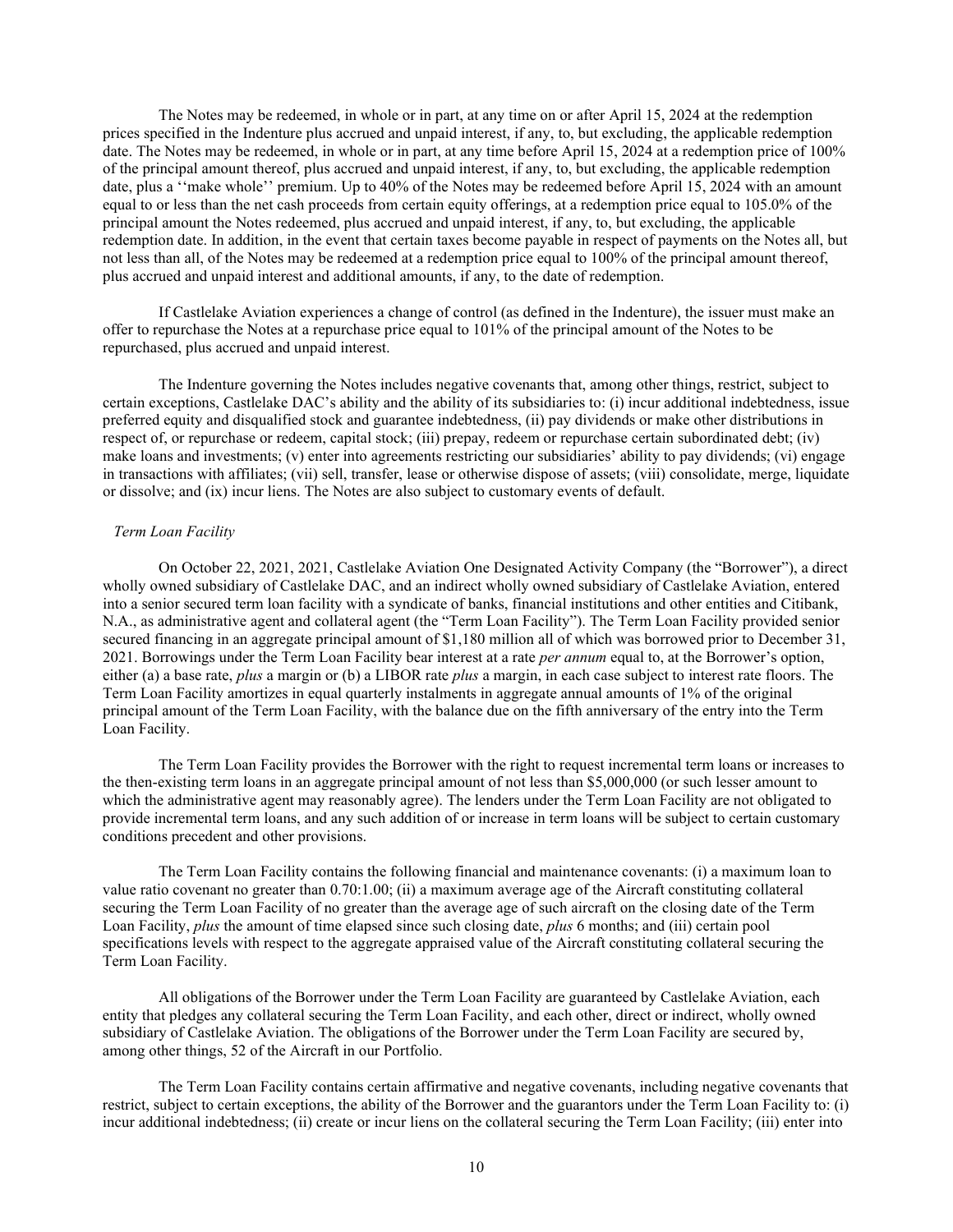certain transactions with affiliates; (iv) engage in mergers or consolidations; and (v) dispose of collateral securing the Term Loan Facility. The Term Loan Facility also provides for customary events of default.

#### *Revolving Credit Facility*

On October 19, 2021, Castlelake DAC entered into a revolving credit facility with a syndicate of banks, financial institutions and other entities and Citibank, N.A., as administrative agent and security trustee (the "Revolving Credit Facility"). The Revolving Credit Facility provides senior secured financing of up to \$750 million. Borrowings under the Revolving Credit Facility bear interest at a rate *per annum* equal to a LIBOR rate, *plus* a margin, subject to zero-interest rate floors. Borrowings under the Revolving Credit Facility are due and payable in full on the third anniversary of the entry into the Revolving Credit Facility. As of December 31, 2021, we had \$719million of unused capacity under our Revolving Credit Facility.

Drawings under the Revolving Credit Facility may be advanced based on the corresponding advance rate for the aircraft type and the appraised value of the aircraft subject to leases with eligible lessees ("Eligible Aircraft"), subject to the further requirement that the applicable LTV Ratio (as defined in the Revolving Credit Facility) may not exceed 0.70:1.00.

The Revolving Credit Facility provides that Castlelake DAC has the right to request that commitments under the facility be increased up to \$1 billion. The lenders under the Revolving Credit Facility are not under any obligation to provide any such incremental revolving credit commitments. Any increase in revolving credit commitments will be subject to certain customary conditions precedent and other provisions.

The Revolving Credit Facility contains the following financial and maintenance covenants: (i) a loan to value ratio no greater than 0.70:1:00; (ii) a consolidated liquidity of Castlelake DAC of at least \$75 million, with an unrestricted cash and cash equivalents portion of at least \$25 million; (iii) a total debt to equity ratio not to exceed 4.25:1.00; and (iv) a fixed charge coverage ratio of at least 1.20:1.00. The Revolving Credit Facility contains certain affirmative and negative covenants, including negative covenants that restrict, subject to certain exceptions, the ability of Castlelake Aviation and each guarantor under the Revolving Credit Facility, including, to (A) change the nature of its business, (B) create or incur, or permit any subsidiary to create or incur, liens on the collateral securing the Revolving Credit Facility, (C) restrict dividends or distributions by any guarantor, and (D) use, or permit any subsidiary to use, the proceeds of the loans in violation of anti-corruptions laws or sanctions. The Revolving Credit Facility also contains certain customary events of default.

All obligations of Castlelake DAC under the Revolving Credit Facility are guaranteed by Castlelake Aviation, each entity that pledges any collateral securing the Revolving Credit Facility, and each other, direct or indirect, wholly owned subsidiary of Castlelake Aviation. The obligations of Castlelake DAC under the Revolving Credit Facility, are secured by, among other things, 1 of the Aircraft in our Portfolio.

The Revolving Credit Facility requires the Borrower to prepay outstanding loans under certain circumstances and permits the Borrower to prepay the loans at any time, in whole or in part.

#### *AirAsia Facility*

On October 22, 2021, Castlelake DAC acquired AS Air Lease Holdings 5T Designated Activity Company ("ASAL 5T") and its subsidiaries. At the time of the acquisition ASAL 5T, together with its wholly-owned subsidiary, AS Air Lease Holdings 5T Malta Limited, were borrowers (the "AirAsia Facility Borrowers") under a senior secured credit facility with a syndicate of banks, financial institutions and other entities and UMB Bank, N.A., as administrative agent and security trustee (as amended, modified or otherwise supplemented, the "AirAsia Facility") that was amended in connection with the acquisition of ASAL 5T and its subsidiaries. As of December 31, 2021, \$245 million remained outstanding under the AirAsia Facility. The AirAsia Facility amortizes in equal monthly instalments in aggregate annual amounts of 3% (or, at any time that the fixed charge coverage ratio is lower than 2.00:1.00, 4%) of the outstanding principal amount of the AirAsia Facility as of the closing date, with the balance being payable on the maturity date in April 2024. Borrowings under the AirAsia Facility bear interest at a rate *per annum* equal to a LIBOR rate *plus* a margin, subject to an interest rate floor.

The AirAsia Facility contains the following financial and maintenance covenants: (i) a loan to value ratio no greater than 0.80:1.00; (ii) a consolidated liquidity of the Issuer of at least \$75 million, with an unrestricted cash and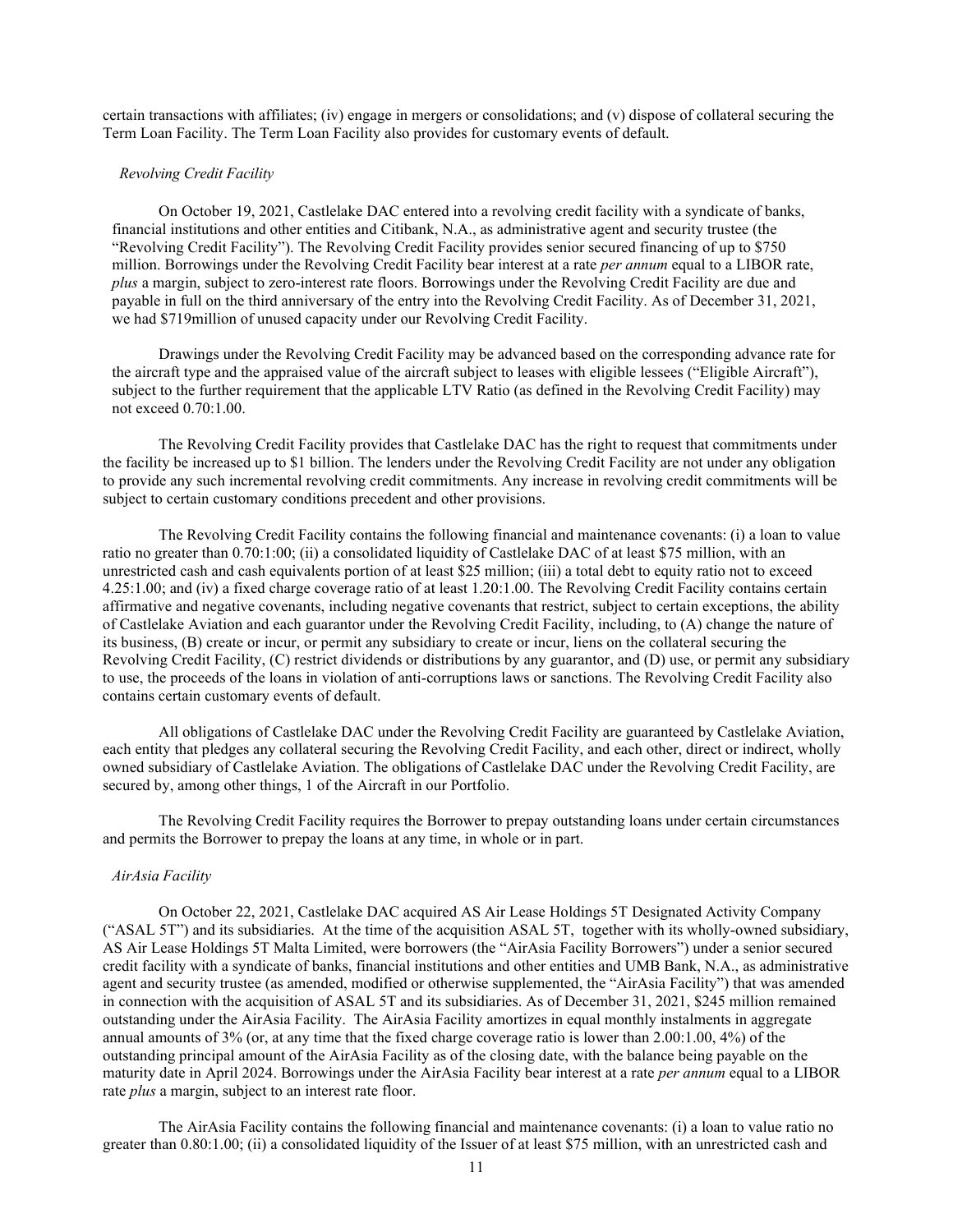cash equivalents portion of at least \$25 million; (iii) a total debt to equity ratio not to exceed 4.25:1.00; and (iv) a fixed charge coverage ratio of at least 1.20:1.00. The AirAsia Facility contains certain affirmative and negative covenants, including negative covenants that restrict, subject to certain exceptions, the ability of the AirAsia Facility Borrowers and their respective subsidiaries to: (A) incur additional indebtedness, (B) create or incur liens on the collateral securing the AirAsia Facility, (iii) enter into certain transactions, (C) engage in mergers or consolidations, and (D) dispose of collateral securing the AirAsia Facility. The AirAsia Facility also contains certain customary events of default.

All obligations of AirAsia Facility Borrowers under the AirAsia Facility are unconditionally guaranteed on a senior unsecured basis by, among others, Castlelake Aviation, Castlelake DAC and each subsidiary of Castlelake Aviation. The obligations of the AirAsia Facility Borrowers under the AirAsia Facility are secured by, among other things, 11 aircraft on lease to AirAsia and indirectly wholly-owned by ASAL 5T.

#### *Off-Balance Sheet Arrangements*

As of December 31, 2021, we do not have any off-balance sheet arrangements.

#### **Capital Expenditures**

 As of December 31, 2021, we had entered into agreements for the acquisition of an additional 28 aircraft primarily through purchase and leaseback transactions with the airlines that were party to the purchase agreement for the aircraft with the OEM and will lease the aircraft from us upon acquisition. Subsequent to December 31, 2021, we acquired 5 of the aircraft subject to these agreements.

In addition, as of December 31, 2021, we had entered into letters of intent for the purchase and leaseback (operating lease) of 10 aircraft, of which two were acquired subsequent to December 31, 2021. We have also entered into letters of intent for the purchase and leaseback (finance lease) of 10 aircraft and to provide PDP financing for 7 aircraft, none of which have closed subsequent to December 31, 2021.

#### **Quantitative and Qualitative Disclosures About Market Risk**

Our financial instruments and lease contracts give rise to risks including from interest rate, liquidity, credit and foreign exchange risk. We identify market risk as associated with changes in our underlying business receipts and expenditures from fluctuations in interest rates and foreign exchange rates, and these factors could cause fluctuations in our results of operations and cash flows.

## *Interest Rate Risk*

Interest rate risk is the risk that changes in market interest rates impact our cash flows due under financials instruments. Our floating rate instruments, notably the Term Loan Facility, the Revolving Credit Facility and the AirAsia Facility, are floating rate instruments. While we aim to hedge floating rate risk in the swaps market, a rise in benchmark rates could increase interest expense payable.

#### *Liquidity Risk*

Liquidity risk is the risk arising from the mismatch of assets and liabilities and/or refinancing risk. To ensure we meet our financial obligations, we plan on maintaining sufficient minimum cash throughout the financing period to service amortization and interest payments. Revenue from lease rentals is sufficient to meet annual interest and scheduled loan amortization over the next year. As of December 31, 2021, none of our indebtedness is expected to mature within one year.

## *Credit Risk*

Credit risk is the risk of loss if a customer or counterparty to a financial instrument fails to meet its contractual obligations. Our exposure to credit risk is based, principally, on the collection of rental payments under our aircraft lease agreements. We seek security deposits in the form of cash or letters of credit to mitigate overall financial exposure to our lessees. We assess the creditworthiness of each new customer and consider qualitative and quantitative information specific to the customer, including business activities, management team, financial well